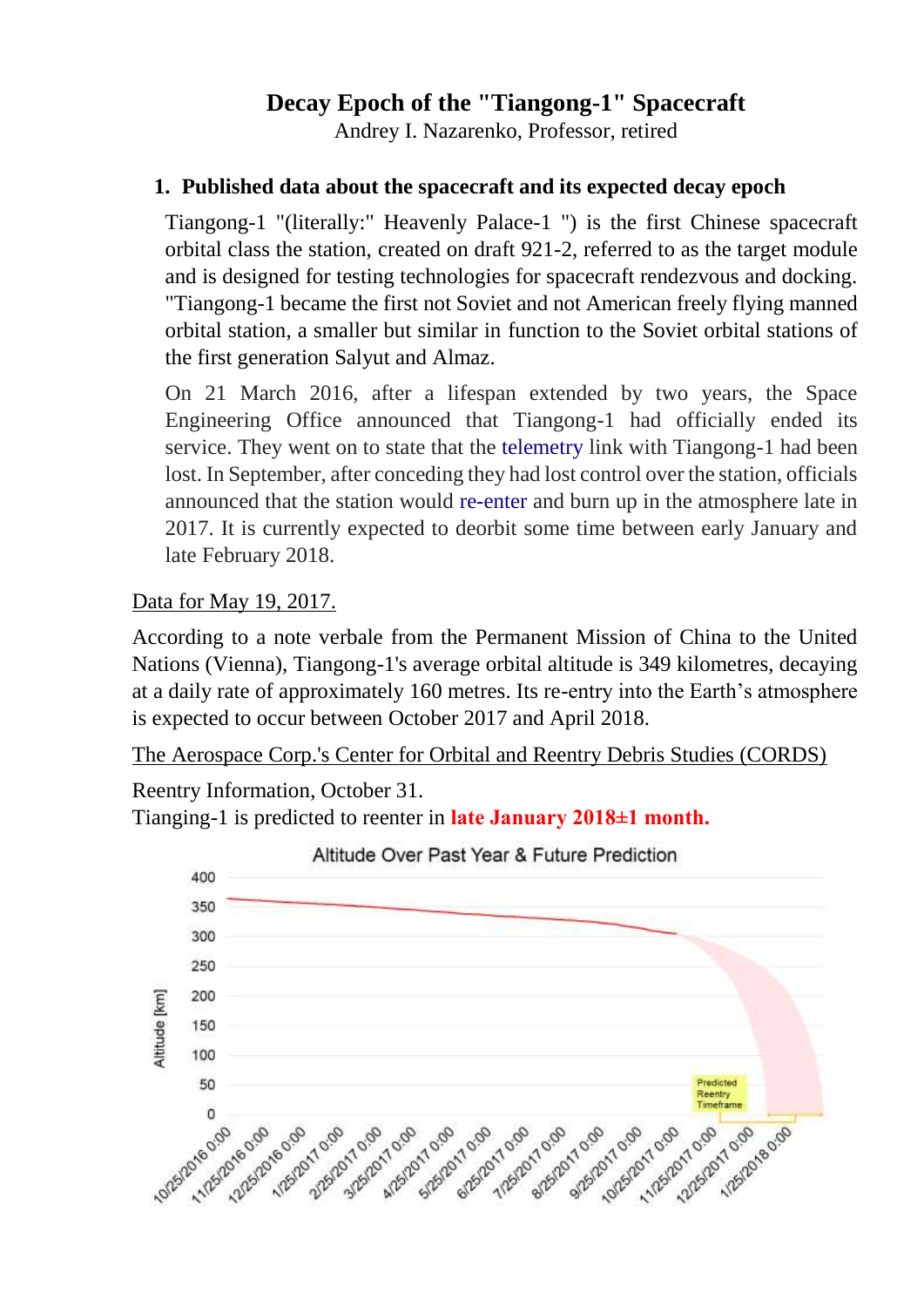## Explanation

In circumstances where prior to the SC reentry remains for several months, the above data on publications are typical [1]. Namely, all ratings are episodic and approximate. On the site SpaceTrak estimates expected reentry of non-existent. Most professional is above Aerospace Corp data. Experts realize that currently, localize the place of incidence is impossible. Therefore, all stakeholders until activity. Vanity will begin when less than a month remains before the re-entry.

The author decided to prepare the following material for a number of reasons:

- Inter-Agency Space Debris Coordination Committee organizes re-entry Prediction Campaigns involving representatives of different space agencies. In 2018, this campaign is scheduled for "Tiangong-1".
- On 28 February-March 2, 2018, the International Workshop on Space Debris (ESA/ESOC, Darmstadt, Germany) is planned.
- The activities referred to above are a very appropriate place to show case the possibilities to increase the accuracy of the solution of the problem through the using the Optimal Filtration of Measurements (OFM) method, developed by author.
- Early analysis of the evolution of the orbit and its forecast allow accumulate representative statistics and thus improve the reliability of the analytical results.

# **2. The results of the November 1, 2017**

For 60 earlier points in time, updating the orbital parameters was made through the array of source measurements, which were as known TLE. Following are the results of the most recent update. Here the coordinates (km) and velocity (km/sec) are in Topocentric Equatorial Coordinate System (as in TLE).

```
21852.827638 - modified Julian day = October 30, 19^h 51^m 47.92^s
```

```
689.640944 - x 6634.447513 - y
 0.174153 - z-5.6511322414 - Vx 0.5899191332 - Vy
  5.2571702871 - Vz
0.00290 - Sb (ballistic coefficient, m^2/kg).
```
Figure 1 presents the assessment of ballistic coefficient and subscript geomagnetic perturbation (Kp) for all points in time updating the orbital parameters.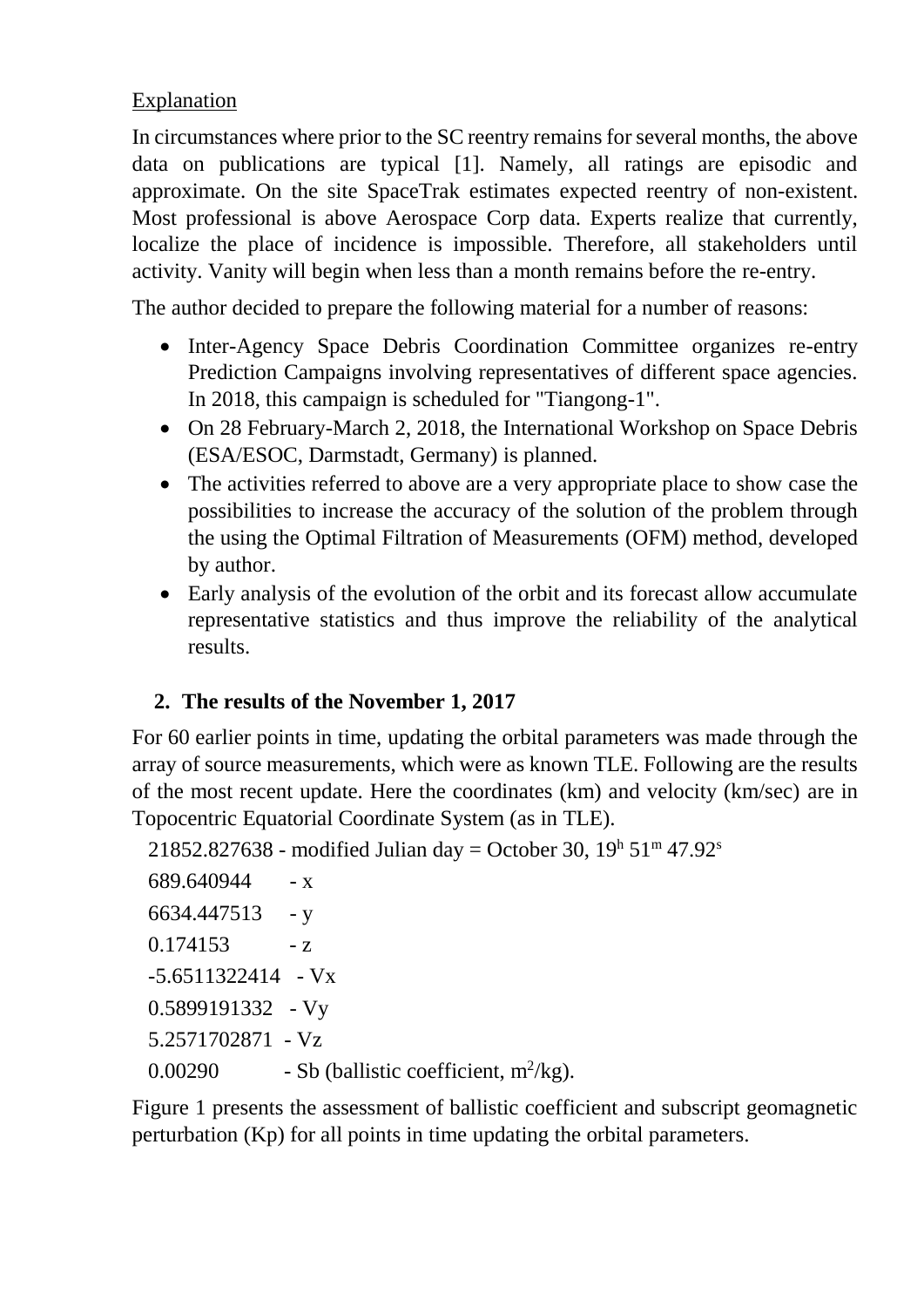

Figure 1. Sb and Kp values

Values of ballistic coefficient (Sb) vary in the range from  $0.0024$  to  $0.0038$  m<sup>2</sup>/kg, i.e. 1.6 times. These assessments play an important role, as used as initial data for calculating burn up SC in the atmosphere. The most powerful variation of inhibition was observed in the time interval from October 26 to 29. Red dotted line marked by the average assessment of Sb at some previous time interval (moving average). They are used when generating initial data for prediction.

Comparison of assessments of Sb with geomagnetic perturbation index shows that the above strong variation of braking are the consequence of geomagnetic storms on October 24-26, which led to additional heating up of the atmosphere and the corresponding increase in its density.

The last smoothed ballistic coefficient value  $(0.00334 \text{ m}^2/\text{kg})$  was used as a constant value in the prediction of the SC motion until his entering the dense layers of the atmosphere. The relevant results of the forecast are presented in Figure 2.

When this scatter plot is prepared, the time step of 10 minutes was used. That is why the figure has a peculiar appearance.

#### **Reentry Information.**

**Tianging-1 is predicted to reenter in 2018, March 12 ±13 days.**